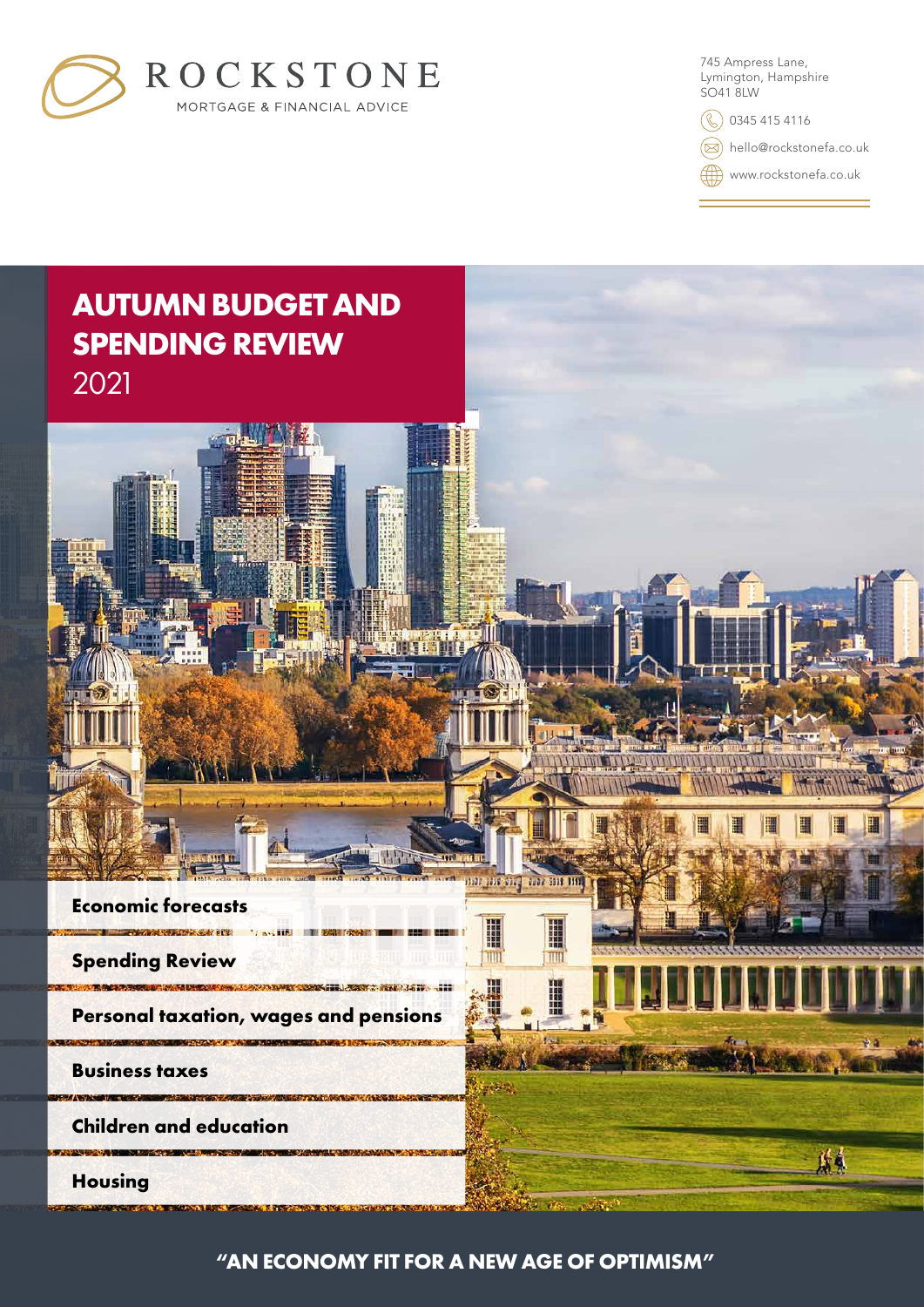# **AUTUMN BUDGET AND SPENDING REVIEW** 2021

**Chancellor of the Exchequer, Rishi Sunak, delivered his third Budget and the results of his Spending Review on 27 October, declaring that it begins** *"the work of preparing for a new economy post-COVID."* **The Chancellor struck an upbeat tone during the key fiscal event, as he outlined his vision of** *"an economy fit for a new age of optimism, where the only limit to our potential is the effort we are prepared to put in and the sacrifices we are prepared to make."*

# ECONOMIC FORECASTS

The Chancellor began his statement by revealing updated projections from the Office for Budget Responsibility (OBR), which predict that recovery from the depths of the pandemic will be quicker than previously thought. The revised figures suggest that the UK economy will grow by 6.5% this year, a significant upgrade from March's 4% figure. The forecast implies the economy will regain its pre-pandemic level by the turn of the year, six months earlier than previously expected.

Medium-term GDP predictions were also upgraded as the OBR now estimates that long-term pandemic-related economic scarring will be 2% rather than the 3% assumed in March. As a result of this, along with a number of government policy changes, public sector net borrowing is now projected to be equivalent to 7.9% of economic output, down from the previous forecast of 10.3%. In addition, borrowing figures across each of the subsequent four financial years have also been lowered.

The Chancellor did, however, acknowledge that the cost of living is rising. The OBR predictions suggest the CPI measure of inflation will average 4% over the next year, peaking at 4.4% in the second quarter of 2022. Mr Sunak said, *"The pressures caused by supply chains and energy prices will take months to ease"* adding *"it would be irresponsible for anyone to pretend that we can solve this overnight."*

# SPENDING REVIEW

Prior to Budget Day, the Treasury had released a series of funding announcements including statements setting out spending plans for transport, health and education. During his speech, Mr Sunak stated that his Budget *"increases total departmental spending over this Parliament by £150bn, with spending growing by 3.8% a year in real terms."* He added, *"As a result of this Spending Review, and contrary to speculation, there will be a real terms increase in spending for every government department."*

The specific spending pledges mentioned during the Chancellor's speech include:

- £21bn on roads and £46bn on railways, with a guarantee to spend £5.7bn on London-style transport systems across city regions
- £3.8bn on skills and training over the course of this Parliament



- £1.7bn in grants from the Treasury's Levelling Up Fund for towns and cities including Stoke-on-Trent, Leeds, Sunderland, Doncaster and Leicester
- £5.9bn in funding for the NHS to tackle the immediate backlog of patients awaiting treatment
- Scottish government funding will rise by £4.6bn; Welsh government funding by £2.5bn, and £1.6bn more for the Northern Ireland Executive.

# PERSONAL TAXATION, WAGES AND PENSIONS

Following the recommendations of the independent Low Pay Commission, the government will increase the National Living Wage for individuals aged 23 and over by 6.6% from £8.91 to £9.50 an hour, effective from 1 April 2022.

The taper rate that applies in Universal Credit will be reduced from 63% to 55% by 1 December 2021 and the Work Allowance will be increased by £500 a year.

The Chancellor announced that the year-long freeze on public sector pay will be lifted as the economy recovers from the pandemic, with the government seeking recommendations from Pay Review Bodies where applicable.

The new Health and Social Care Levy, announced in September, will be introduced across the UK from April 2022. The tax will initially begin as a 1.25 percentage point increase in National Insurance contributions, paid by both workers and employers. From April 2023, it will become a separate tax on earned income, calculated in the same way as National Insurance and ring-fenced as a Health and Social Care Levy. Tax on share dividends that are outside tax-free allowances is also scheduled to increase by 1.25 percentage points from April 2022.

As previously announced and following the government's decision to suspend its triple lock guarantee for one year, September's CPI rate will be used to calculate the uplift in the State Pension. As a result, the value of the basic State Pension will increase in April 2022 from £137.60 to £141.85 per week, while the full new State Pension will rise from £179.60 to £185.15 per week.

The 2022/23 tax year ISA (Individual Savings Account) allowance will remain at £20,000. The JISA (Junior Individual Savings Account) allowance and Child Trust Fund annual subscription limit will stay at £9,000.

Many tax allowances remain unchanged, as previously announced in the March Budget:

- The Income Tax Personal Allowance and higher rate threshold are to remain at current levels – £12,570 and £50,270 respectively – until April 2026 (rates and thresholds may differ for taxpayers in parts of the UK where Income Tax is devolved)
- **Inheritance Tax nil-rate bands continue to remain at existing levels** until April 2026 – £325,000 nil-rate band, £175,000 residence nil-rate band with taper starting at £2m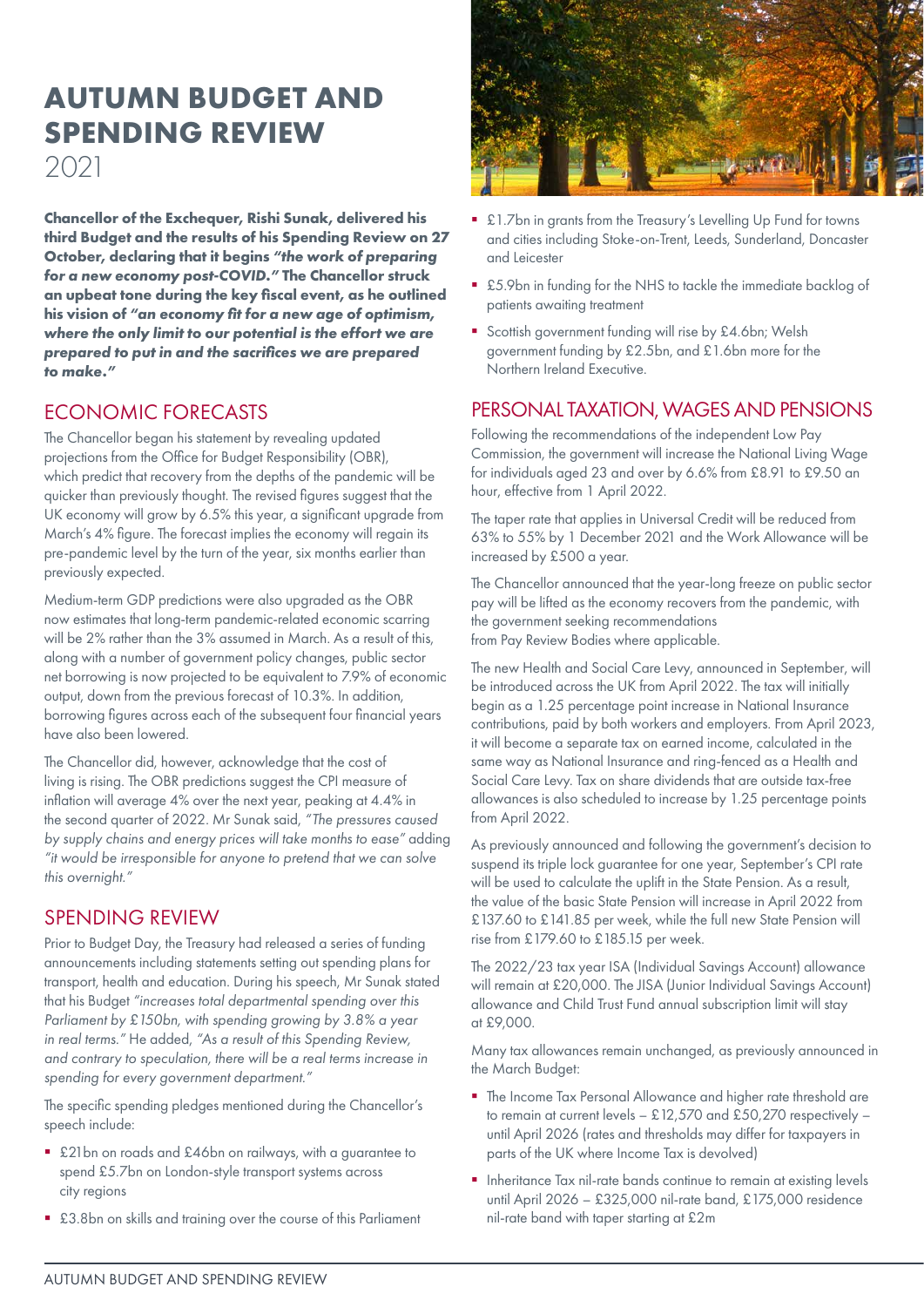- The Capital Gains Tax annual exemption remains frozen at £12,300 for individuals, personal representatives and some types of trusts, and £6,150 for most trusts
- The Dividend Allowance remains at £2,000
- The Lifetime Allowance for pensions will remain at its current level of £1,073,100 until April 2026.

### BUSINESS TAXES

Business rates will be reduced by a total of over £7bn over the next five years:

- Up to 400,000 eligible retail, hospitality and leisure properties can claim a new 50% business rates discount (max £110,000) for one year – worth £1.7bn of business rates relief (2022/23 tax year)
- The business rates multiplier will be frozen in 2022/23, a tax cut worth £4.6bn over the next five years
- From 2023, a new business rates relief will support investment in property improvements so that no business will face extra business rates for 12 months after making qualifying improvements to a property they occupy
- Also from 2023, exemptions will be introduced for eligible plant and machinery used in onsite renewable energy generation and storage as well as a new 100% relief for eligible heat networks.

The government also intends to support UK businesses by extending the temporary £1m limit of the Annual Investment Allowance to 31 March 2023, providing businesses with upfront support, encouraging them to bring forward investment and simplifying tax for businesses investing between £200,000 and £1m.

# CHILDREN AND EDUCATION

*"The evidence is compelling that the first 1,001 days of a child's life are the most important,"* the Chancellor said as he moved onto the government's spending plans for childcare and education. Mr Sunak therefore announced additional funding to support young families, help schools recover from the pandemic and improve education across the UK, including:

- £300m for the 'Start for Life' scheme to fund Family Hubs, perinatal mental health support, breastfeeding services and parenting programmes
- An extra £200m for the Supporting Families Programme
- An additional £170m for childcare providers by 2024-25
- £150m to support training and development for early years workers
- £200m per year to continue the holiday activities and food programme for disadvantaged children
- An extra £4.7bn for schools by 2024-25, restoring real-terms investment in schools to 2010 levels
- A £1.8bn package across the Spending Review period to help schools and colleges recover from the effects of the pandemic
- £2.6bn provision for children with Special Educational Needs and Disabilities (SEND), to help fund 30,000 new places, improve existing buildings and add new facilities

■ £560m for the new Multiply programme to improve basic maths skills among UK adults.

# HOUSING

In his speech, Mr Sunak commented, *"We are investing more in housing and homeownership with a multi-year settlement totalling nearly £24bn."* This includes £1.8bn of funding announced in this Budget (helping meet the government's commitment to £10bn for new housing) to be spent on housing developments on brownfield land. The Chancellor also reconfirmed the government's £11.5bn investment in the Affordable Homes Programme (2021-26) to deliver 180,000 units.

He pledged £5bn for the removal of unsafe cladding from high-risk buildings, to be partly funded by the Residential Property Developer Tax, which will be levied at a rate of 4% on profits in excess of a £25m threshold.

# OTHER KEY POINTS

- Green measures include £3.9bn to decarbonise buildings, including £1.8bn to support low-income households to make the transition to net zero while reducing their energy bills
- Community 20,000 new police officers, an extra £2.2bn for courts and rehabilitation facilities and £3.8bn for prison-building
- R&D investment £20bn by 2024-25
- Alcohol duty reform the planned increase in alcohol duty that was due to take effect from midnight on Budget Day will be cancelled. A new five-point plan, which takes effect in 2023, will restructure duty to tax drinks in direct proportion to their alcohol content (including a new 'Draught Relief' policy set to cut duty on beer and cider sold in pubs). Consultation will close on 30 January 2022
- $\blacksquare$  Tobacco duties duty rates on all tobacco products increased by RPI+2% from 6pm on Budget Day
- Fuel duty rates frozen UK-wide for the 2022/23 tax year
- Company vehicles from 6 April 2022, the van benefit charge and the car and van fuel benefit charges will increase in line with CPI
- Tonnage Tax reform a package of measures to reform the UK's Tonnage Tax regime will be introduced from April 2022
- Aviation tax reform from 1 April 2023 a new domestic band for Air Passenger Duty (APD) will be introduced. For 2023-24, the economy rate for the domestic band will be set at £6.50 and rates for the short and long-haul bands will increase in line with RPI. A new ultra-long-haul rate will be introduced
- Capital Gains Tax (CGT) property payment window from Budget Day the deadline for residents to report and pay CGT (where applicable) after selling UK residential property increases from 30 days after the completion date to 60 days.

# CLOSING COMMENTS

Rishi Sunak signed off his announcement saying, *"This Budget helps with the cost of living. This Budget levels up to a higher-wage, higher-skill, higher-productivity economy. This Budget builds a stronger economy for the British people. And I commend it to the House."*